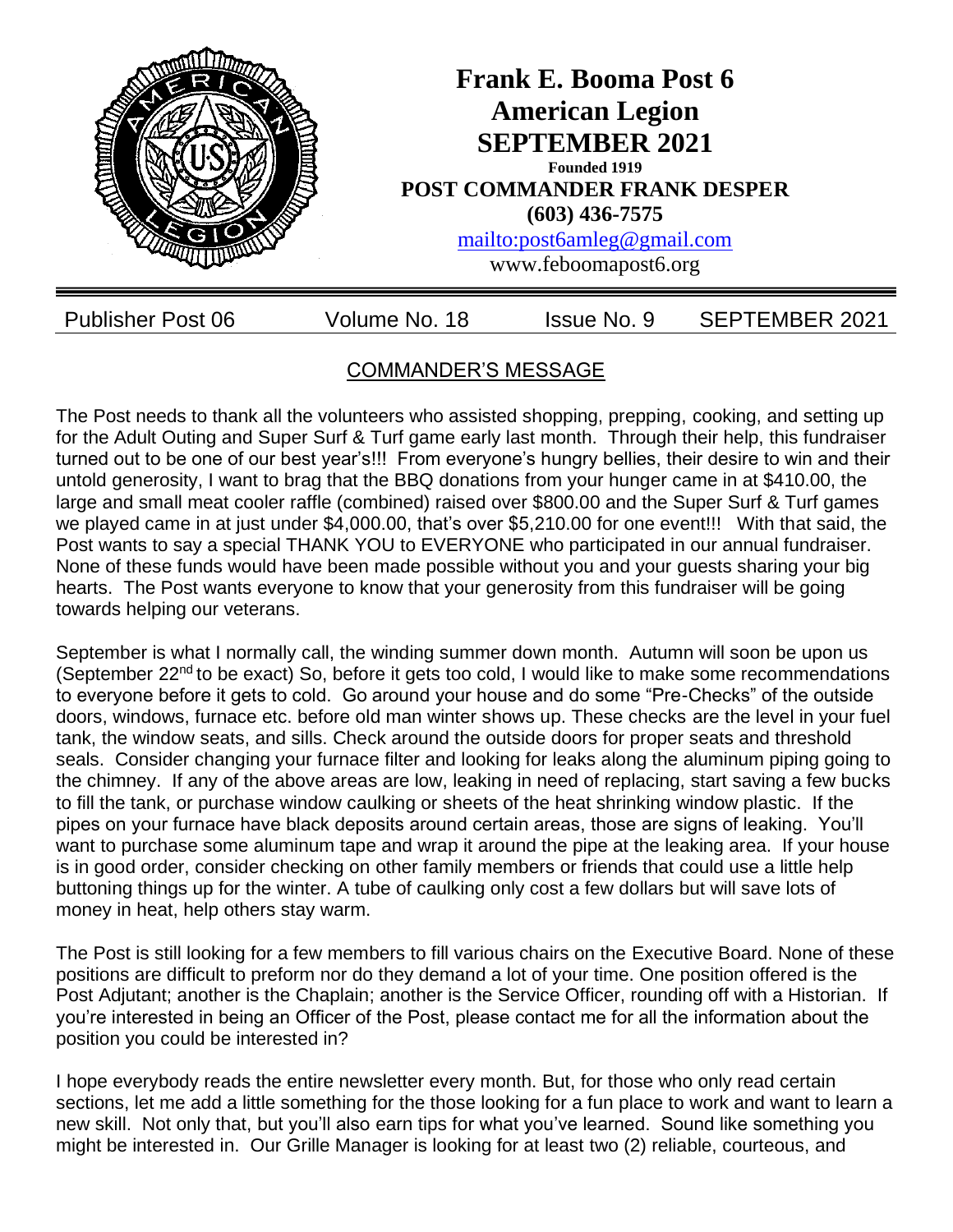trainable people to be bartenders. No bartending license required, nor will you be required to do any fancy bottle flipping tricks. After you been bartending a while, we will send you to a state regulated training session to provide you with another facet of your job. All we ask is that you possess the willingness to learn and work in a jovial atmosphere. If you're interested learning how to be a bartender, stop by the Post and talk to the manager about filling out an application. If you're not interested in the position but might know someone who could be, please pass this information on, thank you.

### Frank Desper, Post Commander

### SQUADRON COMMANDER'S MESSAGE

Hi everyone, welcome to September, hope everyone has had a great summer. Unfortunately, we've lost a good friend and S.A.L. member, Skip Tilley has passed away. I'm sure he'll be missed by everyone that knew him. There will be a Celebration of Life held in the 2nd Floor Hall of the Post on Saturday, September 4th from 11:00 am till 2:00 pm. Our S.A.L. meetings will start up again this month, the next meeting will be held on **Wednesday, September 15, 2021** @ 6:00pm. Our 2022 membership cards are in and available for issue. Get yours by October 15, 2021 and be an early bird member. The next S.A.L. sponsored Surf and Turf will be held on **Saturday, September 11, 2021,** from 3:00 pm till 5:00 pm. hope to see you there. Thank You!

Michael Hunt, S.A.L. Commander

# STEWARD'S MESSAGE

I hope everyone is enjoying what is left of summer. I want to thank everyone for coming out for our Annual Super Surf & Turf! It was a great turn out. Lots of prizes was won, a lot of food was cooked!

Thank you all for your support! Magic Hat played here last month, and they sounded absolutely amazing. We can't wait to have them back! We have a bunch of entertainment going on this month! So, please come on down and bring your friends and support your post!

We will have karaoke with DJ Darlene on **Friday, September 3. 2021** & **Saturday, September 18, 2021**. Bring your voices and enjoy good time with great people! We also have Trivia Night! As always, it is on the 2nd and 4th Friday of every month (**September 10, 2021 & September 24, 2021**)! It really is a fun night, and the more people play the higher the cash prize is for 1st & 2nd place, so spread the word and bring your friends and thinking caps! And, as always, we will be having our Surf & Turf every Saturday starting at 3 p.m. We have two bands playing this month!! The Substance will be playing on **September 11. 2021**, come on in and enjoy good music on this memorable date. We also have Black Lite returning on **September 25. 2021**. So, if you didn't get a chance to hear them play, please come on down and check them out! All bands start at 7 pm.

As most of you know, Halloween is my favorite holiday…and it's coming up!! Start getting those costumes ready! We will be having a great band playing that night so stay tuned for details in next month's newsletter. Tell your friends and bring them along, we will be having a costume contest! I hope everyone is continuing to stay safe and healthy! Hopefully the end of summer will be nicer to us then the beginning. Everyone enjoys the weather coming up. Thank you all for your continued support!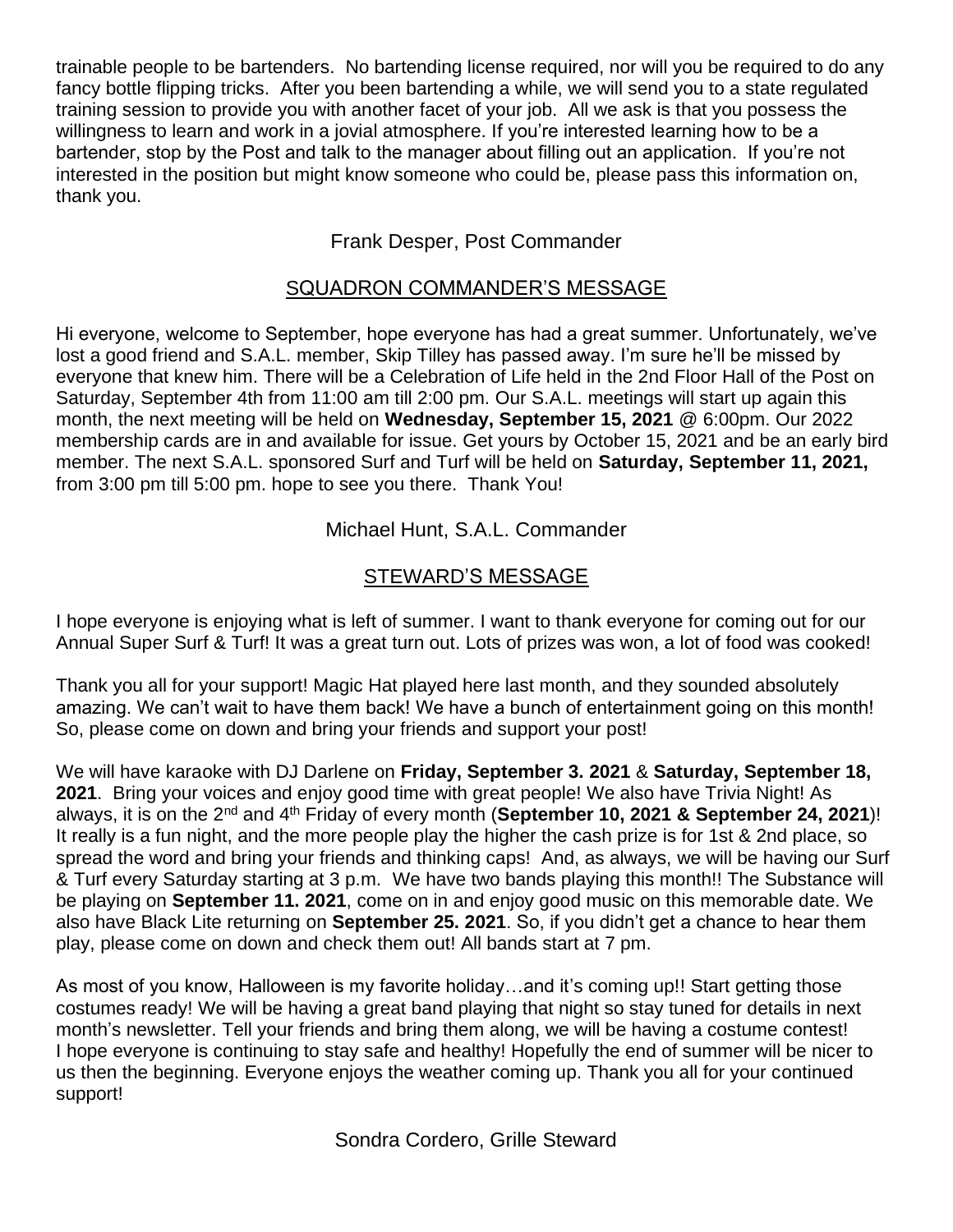### PRESIDENT'S MESSAGE

Hello Ladies: First I want to thank everyone who donated food for the Post Cookout. Thank you to all the people who cook the food, collected the money, set up tables and cleaned up after the cookout. It was a great time, and everyone enjoyed themselves. I want to remind you of the "School Supply" box at the Post. And another box will be set up to collect small packages of Q-tips and heavy-duty toenail clippers ONLY for the VA hospital. So, if you can donate one or two items, it will be appreciated by our veterans. Your Auxiliary asks for donations throughout the year for one thing or another, but that is what we are here for to help veterans, military, children, and the community......it's what we do. So, help when you can. Thank you.

Remember our first meeting will be on **Thursday, September 9, 2021,** at 6:00 pm. Please join us. I always ask for volunteers to help with Surf and Turf one time a month for 3 hours. So far no one has stepped up except the same 2 or 3. Well, it's becoming a problem for some, and we would like to have your participation. If you can only give us 1 hour, we'll take it. The hours can be split. So, I'm hoping one or 2 of you will help occasionally. I'm not expecting every month.... maybe once every 3 months. Please think about helping.

Dues are do. See Karyl or me or leave you dues at the bar. Deadline is 12/31/21. If not paid by then, you will not be allowed into the Post...any Post.

Judi Fountas, Unit President

SURF & TURF SCHEDULE SEPTEMBER 4th – Post SEPTEMBER 11th – S.A.L. SEPTEMBER 18th – Unit SEPTEMBER 25th – Post OCTOBER 2nd - Post

GRILLE SCHEDULE SEPTEMBER 3rd – DJ Darlene SEPTEMBER 10th – Trivia Night SEPTEMBER 11th - Substance SEPTEMBER 18th – DJ Darlene SEPTEMBER 24th – Trivia Night SEPTEMBER 25th – Black Lite